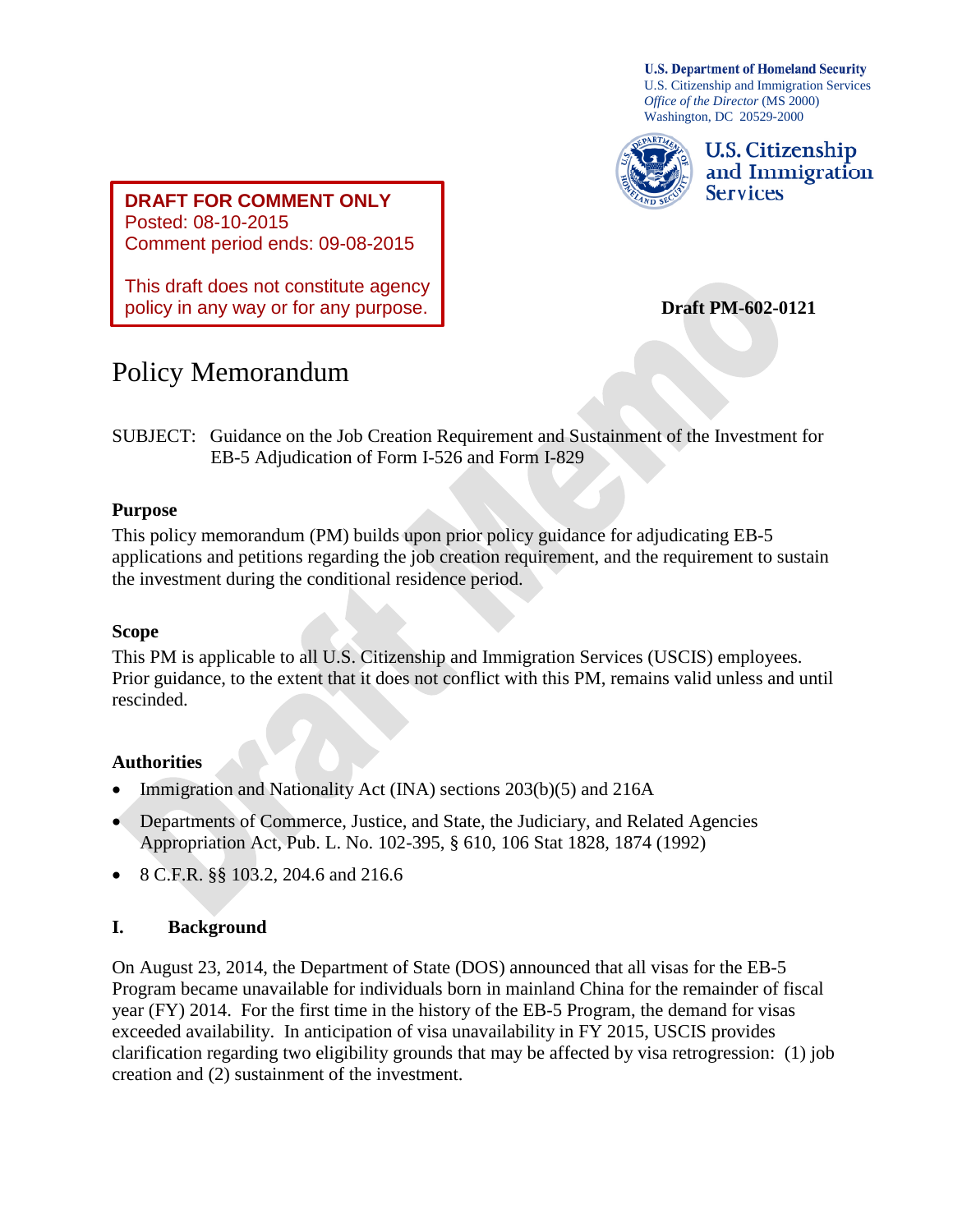## **II. Job Creation**

The EB-5 Program is based on the requirement that the immigrant investor's capital investment in a new commercial enterprise must result in the creation of at least ten full-time jobs for U.S. workers. INA §  $203(b)(5)(A)(ii)$ . In order to show that a new commercial enterprise will create at least ten full-time positions for qualifying employees, an immigrant investor must submit the following evidence with his or her Form I-526:

(A) Documentation consisting of photocopies of relevant tax records, Form I-9, or other similar documents for ten (10) qualifying employees, if such employees have already been hired following the establishment of the new commercial enterprise; or

(B) A copy of a comprehensive business plan showing that, due to the nature and projected size of the new commercial enterprise, the need for not fewer than ten (10) qualifying employees will result, including approximate dates, within the next two years, and when such employees will be hired.

8 C.F.R. § 204.6(j)(4)(i).

Further, within 90 days prior to the two-year anniversary of the date on which the immigrant investor obtained conditional lawful permanent resident status, the immigrant investor must file a Form I-829 to remove the conditions. To demonstrate that the job creation requirement has been met, the Form I-829 petition to remove conditions must include in accordance with 8 C.F.R. §  $216.6(a)(4)(iv)$ 

[e]vidence that the commercial enterprise created or can be expected to create, within a reasonable time, ten full-time jobs for qualifying employees. In the case of a troubled business, the immigrant investor must submit evidence that the commercial enterprise maintained the number of existing employees at no less than the pre-investment level for the period following his or her admission as a conditional permanent resident. At least ten jobs must be preserved or created per immigrant investor. The evidence may include, but is not limited to, payroll records, relevant tax documents, and Forms I-9. [1](#page-1-0)

# **A. Form I-526 Adjudications**

Currently, USCIS policy provides that the two-year period described in 8 C.F.R. § [2](#page-1-1)04.6(j)(4)(i)(B) is deemed to begin six months after the adjudication of the Form I-526.<sup>2</sup> This policy was created to best approximate the two-year period of conditional residence, based on USCIS' determination that the average processing times for EB-5 petitioners filing for immigrant

<span id="page-1-0"></span><sup>&</sup>lt;sup>1</sup> USCIS Memorandum, "EB-5 Adjudications Policy," PM-602-0083 (May 30, 2013) at 22 [hereinafter 2013 Memo]. <sup>2</sup> 2013 Memo, *supra* note 1, at 19.

<span id="page-1-1"></span>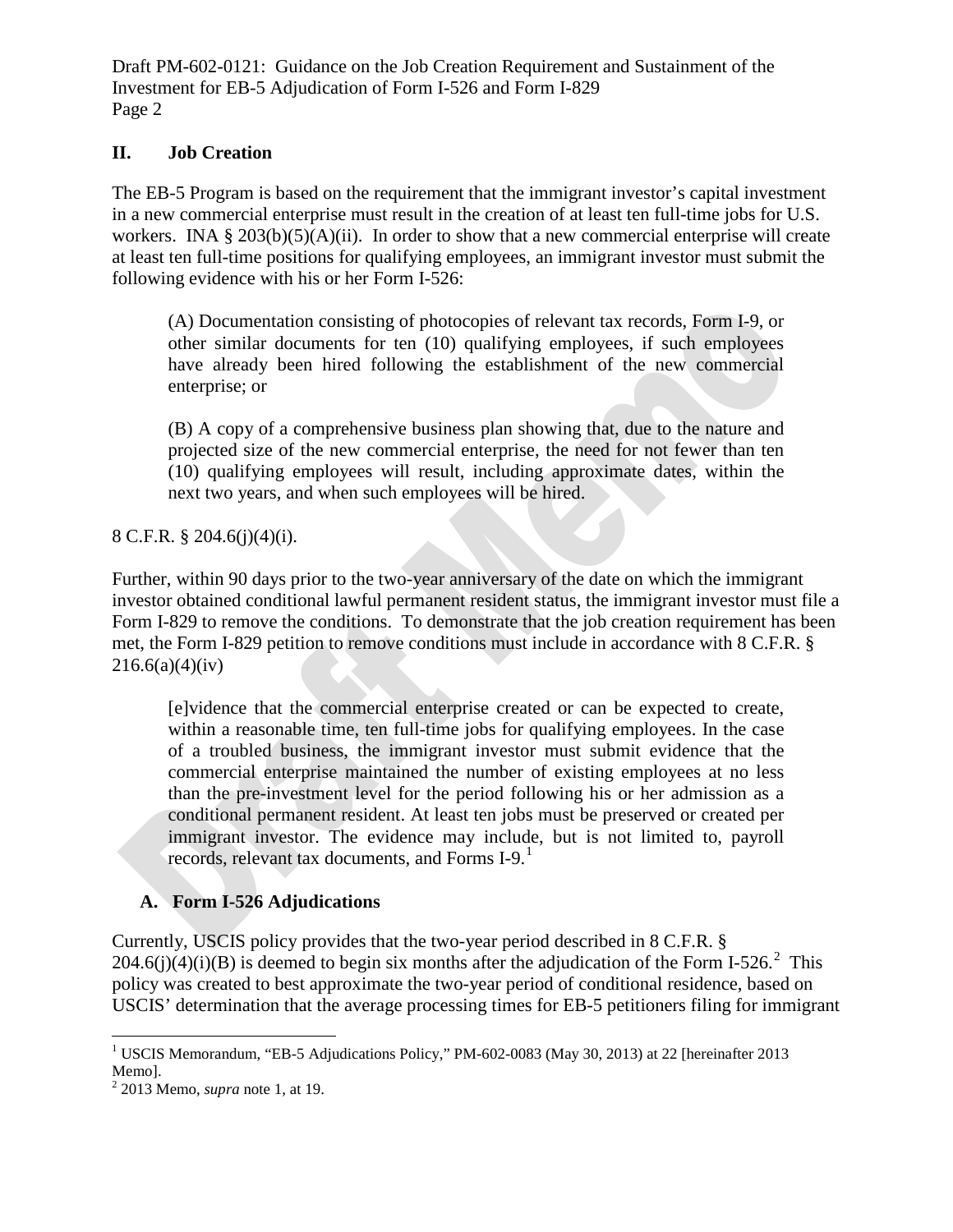visas via consular processing, and EB-5 petitioners filing for adjustment of status, is approximately six months. $3$  With visa retrogression, the average processing time for consular processing or adjustment of status is expected to vary significantly for a large percentage of EB-5 petitioners. However, at this time, USCIS cannot predict when and to what extent visa retrogression will occur, or whether visa retrogression will have any significant adverse effect on the ability of EB-5 petitioners to demonstrate continued eligibility. Given this uncertainty, USCIS is not prepared to change the current policy regarding the commencement of the two-year period described in  $8$  C.F.R.  $\frac{8}{204.6(i)(4)(i)(B)}$ .

## **B. Form I-829 Adjudications**

After the immigrant investor files a Form I-829 petition, USCIS reviews the petition to determine whether or not the petitioner created, or can be expected to create within a reasonable period of time, at least ten full-time jobs to qualifying employees. 8 C.F.R. § 216.6(c)(1)(iv). In the case of a "troubled business" as defined in 8 C.F.R. § 204.6(e), the petitioner must have maintained the number of existing employees at no less than the pre-investment level for the previous two years.  $8 \text{ C.F.R.}$   $\frac{8}{9}$  204.6(j)(4)(ii).

In making the determination as to whether or not the petitioner has created the requisite number of jobs, USCIS will not require that the jobs still be in existence at the time of the Form I-829 adjudication in order to be credited to the petitioner. Rather, the job creation requirement is met if the petitioner can show that at least ten full-time jobs for qualifying employees were created by the new commercial enterprise as a result of his or her investment, and such jobs were considered to be permanent jobs when created.

Consistent with prior policy, direct jobs that are intermittent, temporary, seasonal, or transient in nature do not qualify as full-time jobs for EB-5 purposes; however, jobs that are expected to last for at least two years generally are not considered intermittent, temporary, seasonal, or transient in nature. In addition, because employment in some industries, such as construction or tourism, can be intermittent, temporary, seasonal or transient, USCIS will continue to instruct officers not to exclude jobs simply because they fall into such industries. Rather, the focus of the adjudication will continue to be on whether the position, as described in the petition, is continuous full-time employment. For example, if a petition reasonably describes the need for general laborers in a construction project that is expected to last several years and would require a minimum of 35 hours per week over the course of that project, the positions would meet the full-time employment requirement. However, if the same project called for electrical workers to provide services during a small number of five-week periods over the course of the project, such positions would be deemed intermittent and not meet the definition of full-time employment.<sup>[4](#page-2-1)</sup>

<span id="page-2-0"></span><sup>&</sup>lt;sup>3</sup> USCIS Memorandum from Donald Neufeld, "EB-5 Alien Entrepreneurs - Job Creation and Full-Time Positions (AFM Update AD 09-04)", HQDOMO 70/6.1.8 AD09-04 (June 17, 2009) at 3-4 [hereinafter June 2009 Neufeld Memo].

<span id="page-2-1"></span><sup>4</sup> June 2009 Neufeld Memo, *supra* note 2, at 5-6.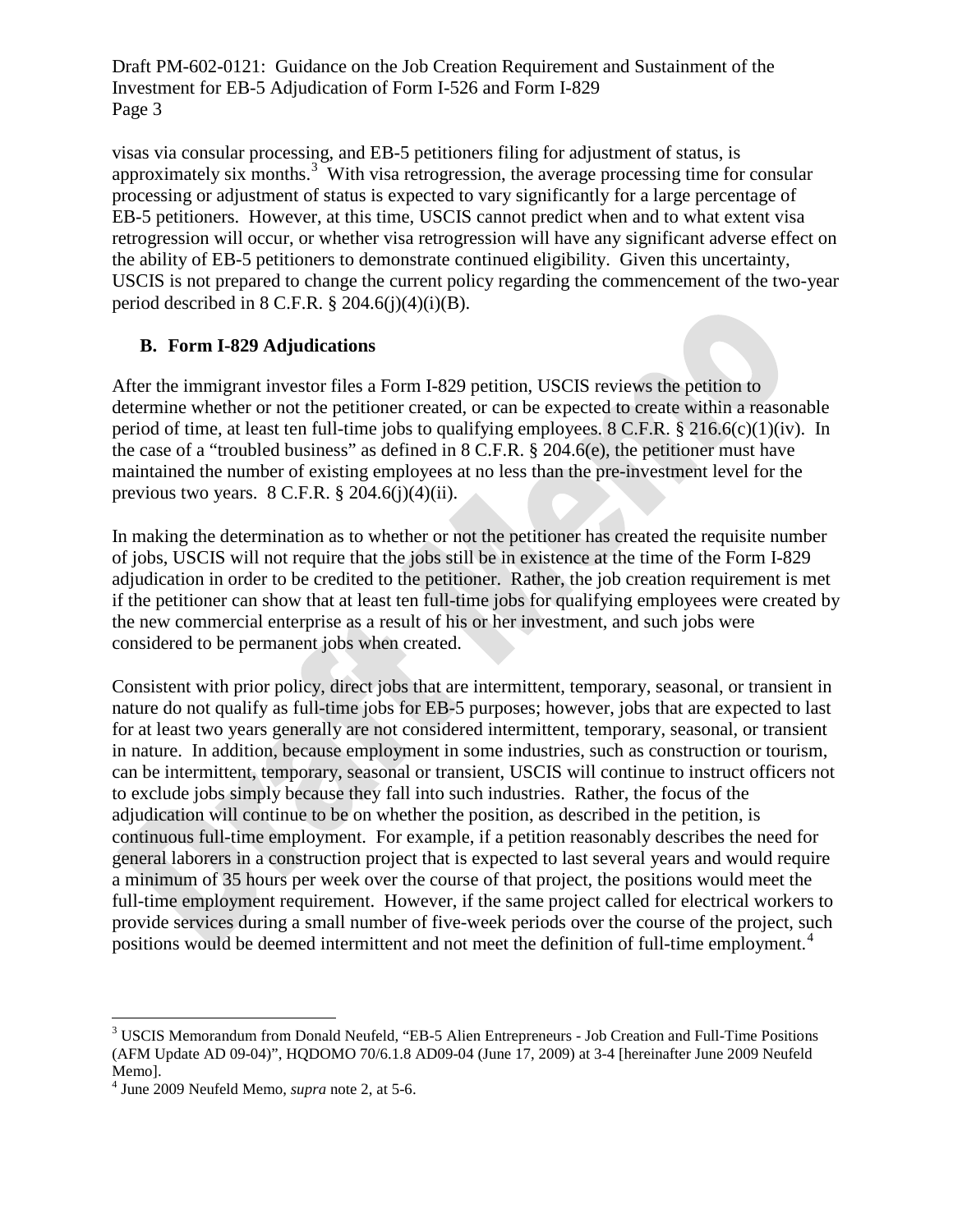Also in keeping with prior policy, generally, the full-time employment criterion focuses on the position, not the employee.<sup>[5](#page-3-0)</sup> Accordingly, the fact that the position may be filled by more than one employee does not exclude it from consideration as full-time employment. For example, the positions described in the preceding paragraph would not be excluded from being considered full-time employment if the general laborers needed to fill the positions varied from day to day or week to week as long as the need for the position remains constant. This interpretation is consistent with 8 C.F.R. § 204.6(e), which, as part of the regulatory definition of full-time employment, includes job sharing arrangements.

With regard to jobs that have not yet been created at the time of the Form I-829 adjudication, the regulations allow Form I-829 petitioners to demonstrate that jobs will be created "within a reasonable period of time" at the time of filing the Form I-829 petition. 8 C.F.R. §  $216.6(a)(4)(iv)$ . In keeping with existing policy, USCIS will continue to consider three years from the investor's admission as a conditional permanent resident or adjustment to conditional permanent resident to be a reasonable period of time.<sup>[6](#page-3-1)</sup> Jobs projected to be created beyond that time horizon usually will not be considered to be created within a reasonable time, unless extreme circumstances, such as *force majeure*, are presented.<sup>[7](#page-3-2)</sup>

#### **III. Sustainment**

When filing the Form I-829, the petitioner must also include, in accordance with 8 C.F.R. §  $216.6(a)(4)(ii)$ -(iii):

[e]vidence that the immigrant investor invested or was actively in the process of investing the required capital and sustained this action throughout the period of the immigrant investor's residence in the United States. The immigrant investor can make this showing if he or she has, in good faith, substantially met the capital investment requirement and continuously maintained his or her capital investment over the two years of conditional residence. At this stage the immigrant investor need not have invested all of the required capital, but must have substantially met that requirement.<sup>[8](#page-3-3)</sup>

The petitioner must show that he or she has continuously maintained his or her capital investment over the two years of conditional residence when filing the Form I-829 petition. INA § 216A(c)(1)(A). In addition, in order to qualify as an investment in the EB-5 Program, the immigrant investor must have actually placed his or her capital "at risk" for the purpose of generating a return. 8 C.F.R. § 204.6(j)(2). Therefore, the continuous maintenance or "sustainment" of the capital investment requires that the capital be "at risk" throughout the sustainment period and sustained in a single new commercial enterprise.

<span id="page-3-1"></span><span id="page-3-0"></span><sup>5</sup> *Id.* at 6. <sup>6</sup> 2013 Memo, *supra* note 1, at 22 <sup>7</sup> *Id.*

<span id="page-3-2"></span>

<span id="page-3-3"></span><sup>8</sup> 2013 Memo, *supra* note 1, at 21.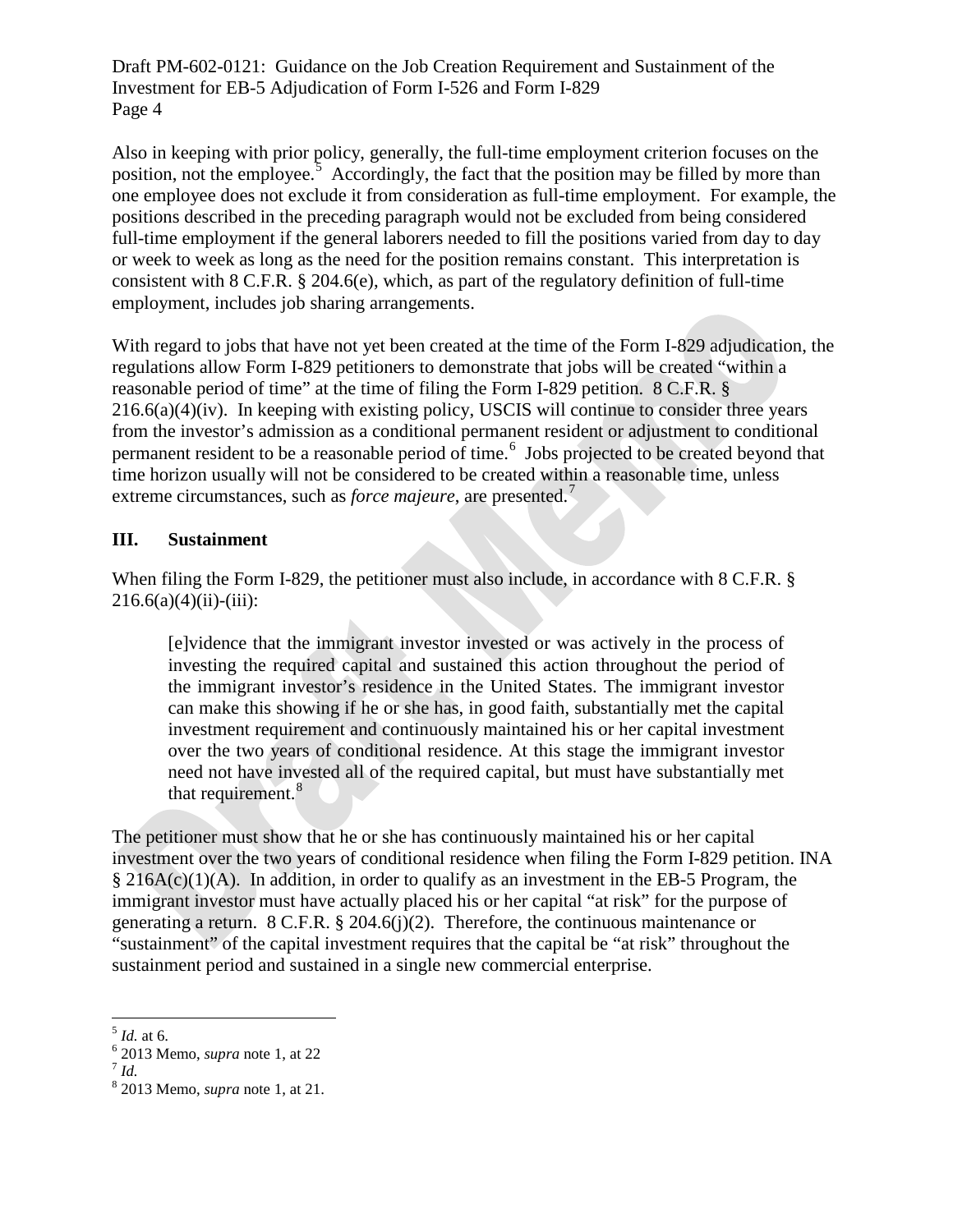## **A. New Commercial Enterprise**

The statute requires investment into "a" new commercial enterprise. *See* INA 203(b)(5)(A). Consistent with prior policy guidance, the investment must be into a single new commercial enterprise.<sup>[9](#page-4-0)</sup>

Similarly, to sustain it, the investment must remain in a single new commercial enterprise. While the new commercial enterprise may deploy funds to wholly-owned businesses or, in the regional center context, to job-creating entities, the funds must remain invested in the same new commercial enterprise throughout the conditional permanent residence period.

## **B. Capital "At Risk"**

As mentioned previously, the statute and regulations, when read together, require the invested capital to be "at risk" throughout the sustainment period. For the capital to be "at risk" there must be a risk of loss and a chance for gain. USCIS' current policy allows for the investor's money to be held in escrow at the Form I-526 petition stage until the investor has obtained conditional lawful permanent resident status if the immediate and irrevocable release of the escrowed funds is contingent only upon approval of the investor's Form I-526 and subsequent visa issuance and admission to the United States as a conditional permanent resident or, in the case of adjustment of status, approval of the investor's Form I-485.<sup>[10](#page-4-1)</sup> However, the capital will not be considered "at risk" if it is merely being held in the new commercial enterprise's bank account or an escrow account during the sustainment period. At the Form I-829 stage, USCIS will continue to require evidence verifying that the escrowed funds were released, and that the investment was sustained in the new commercial enterprise such that the capital was "at risk" throughout the sustainment period.

An investor may receive a return on his or her capital (i.e., a distribution of profits) during or after the conditional residence period, so long as prior to or during the two-year conditional residence period, and before the requisite jobs have been created, the return is not a portion of the investor's principal investment and was not guaranteed to the investor. *Matter of Izummi*, 22 I&N Dec. 169, 180-188 (Assoc. Comm'r 1998). If, on the other hand, the investor shows that all of his or her invested funds were lost as a result of the investment, the investor may still meet the sustainment requirement for the Form I-829 adjudication. The investor must demonstrate that the full amount of capital was invested into the new commercial enterprise and establish the loss of funds as a direct result of the investment. For example, if the investor invested into a new commercial enterprise that in turn loaned the invested capital to a job-creating entity and the jobcreating entity becomes insolvent and files for bankruptcy during the sustainment period, the investor can meet the sustainment requirement by documenting his or her investment into that new commercial enterprise and the loss of all or a portion of his or her investment through the treatment of the new commercial enterprise's creditor claim as part of the job-creating entity's bankruptcy process (e.g. extinguishment, partial repayment, etc.). Note, however, that to the

<span id="page-4-0"></span><sup>9</sup> 2013 Policy Memo, *supra* note 1, at 6-7. <sup>10</sup> 2013 Policy Memo, *supra* note 1, at 6.

<span id="page-4-1"></span>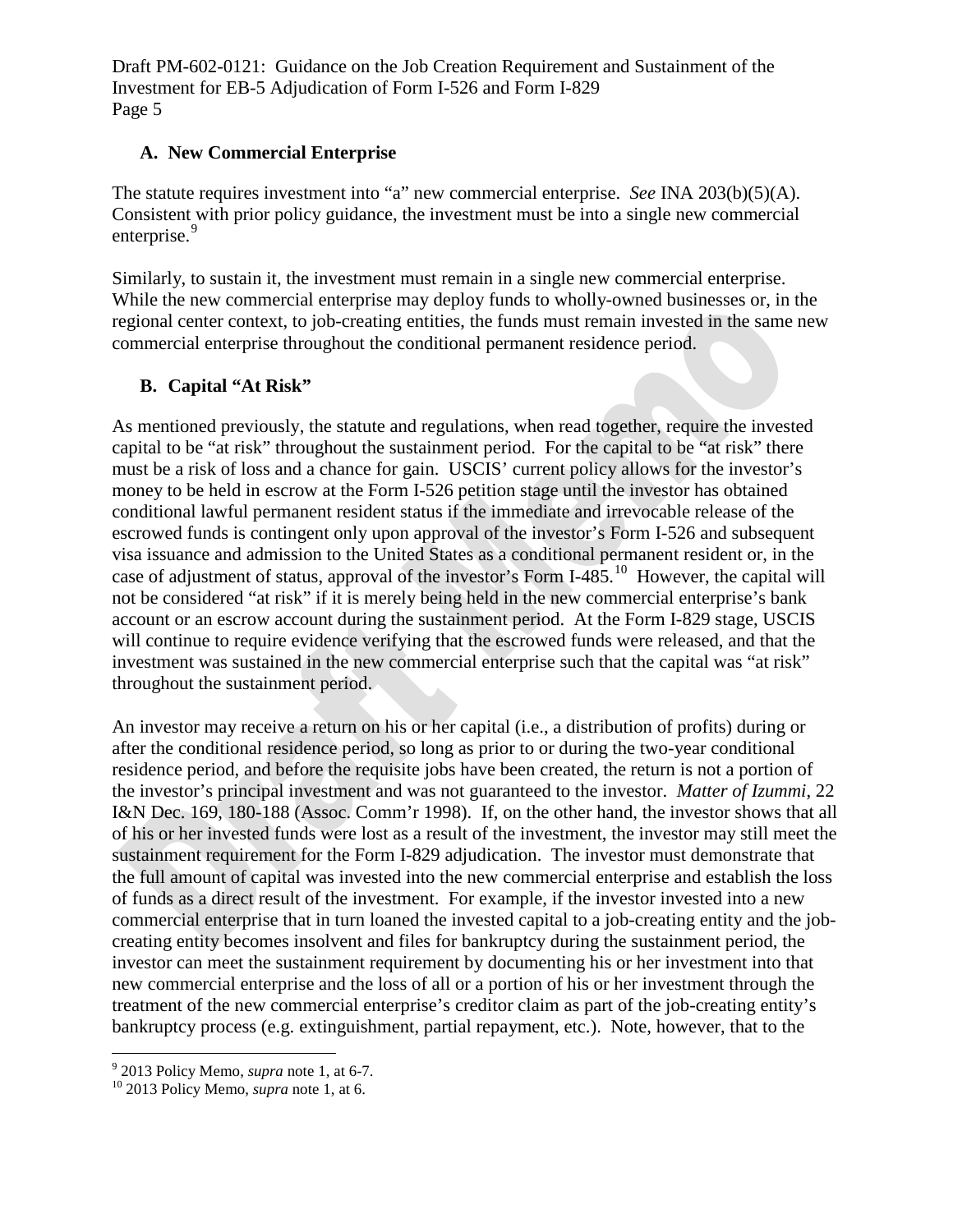extent that all or some portion of the new commercial enterprise's claim against the job-creating entity is repaid to the new commercial enterprise during the sustainment period, the new commercial enterprise must continue to deploy such repaid capital in an "at risk" activity for the remainder of the sustainment period.

# **IV. Material Change**

USCIS continues to recognize that the process of carrying out a business plan and creating jobs depends on a wide array of variables over which an investor may not have any control. However, under existing authorities, changes may impact a petitioner's eligibility depending on when the change is made relative to the investor's status in the United States. In the event of visa retrogression, when the period between the approval of the Form I-526 petition and the investor's subsequent admission to the United States or adjustment of status as a conditional permanent resident may be much longer than the previously-approximated six-month period, the possibility of change may pose a greater challenge to petitioners seeking to remain eligible until conditional permanent residence status is obtained, and ultimately to remove conditions on permanent residence. To assist petitioners in navigating such challenges, USCIS provides the guidance below to further clarify when changes may impact eligibility at different stages of the process.

# **A. Investors Who Have Not Obtained Conditional Lawful Permanent Resident Status**

Changes that are considered material that occur after the filing of a Form I-526 petition will result in the petitioner's ineligibility if the petitioner has not obtained conditional permanent resident status. *See, e.g., Matter of Izummi*, 22 I&N Dec. at 176 ("If counsel had wished to test the validity of the newest plan, which is materially different from the original plan, he should have withdrawn the instant petition and advised the petitioner to file a new Form I-526."); *see also* 8 C.F.R. § 103.2(b)(1). If material changes occur after the approval of the Form I-526 but before the petitioner has obtained conditional permanent residence, such changes would constitute good and sufficient cause to issue a notice of intent to revoke, and if not overcome, would constitute good cause to revoke the petition. A change in fact is material if the changed circumstances would have a natural tendency to influence or are predictably capable of affecting the decision. $^{11}$  $^{11}$  $^{11}$ 

Consistent with USCIS' current interpretation of existing authorities and policy, changes that occur in accordance with a petitioner's business plan as filed will generally not be considered material. For example, if at the time of filing the Form I-526 petition, no jobs have yet been created, but after approval of the Form I-526 and before the petitioner has obtained conditional permanent resident status, the petitioner's investment in the new commercial enterprise results in the creation of ten jobs in accordance with the petitioner's business plan as filed, such a change would not be considered to be material.

<span id="page-5-0"></span> <sup>11</sup> 2013 Policy Memo, *supra* note 1, at 23 (citing to *Kungys v. United States*, 485 U.S. 759, 770-72 (1988) (defining materiality in the context of denaturalization)).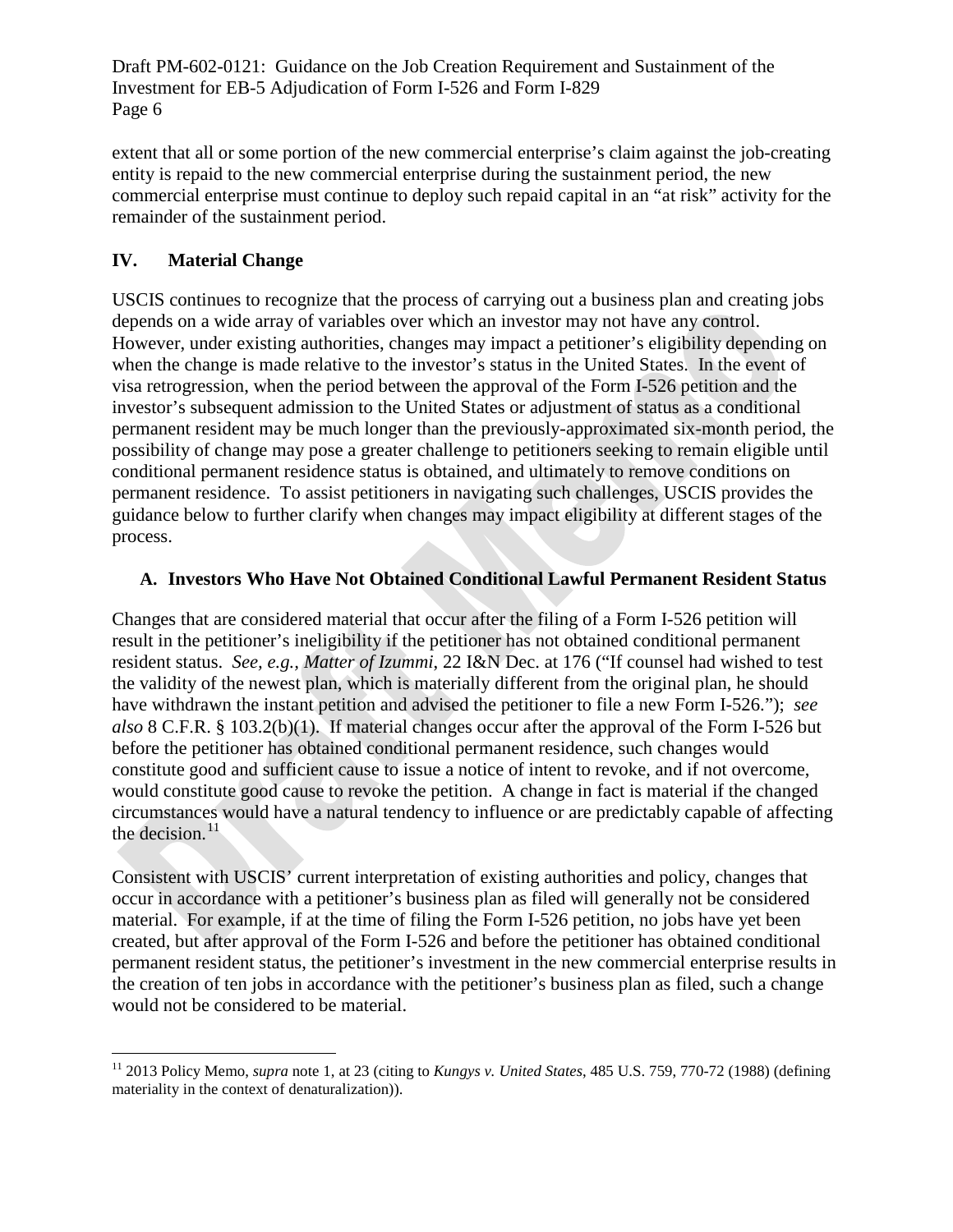In the non-regional center context, if a petitioner files a Form I-526 petition demonstrating prospective job creation resulting from commercial activities contemplated in a comprehensive business plan and, subsequent to filing, the new commercial enterprise deviates from or otherwise changes such commercial activities, the petition might not be approved. However, if the new commercial enterprise undertakes the commercial activities presented in the initially filed business plan and the requisite number of jobs were created, the new commercial enterprise may redeploy the capital into another "at-risk" activity by expanding to a new location or a new industry without causing the petition to be denied or revoked.

Similarly, in the regional center context, if a petitioner files a Form I-526 petition purporting to utilize the proceeds of the investment through a job-creating entity undertaking a particular project, but subsequent to filing, it is determined that the proceeds of the investment will be directed to the same or a different job-creating entity undertaking an entirely different project, the petition cannot be approved.<sup>12</sup> However, if the investment was directed to a job-creating entity undertaking the project presented in the initial filing, the requisite number of jobs were created according to the plan presented with the Form I-526, and the loan made to the jobcreating entity was repaid to the new commercial enterprise, the new commercial enterprise may redeploy such repaid capital in another "at risk" activity without causing the petition to be denied or revoked. In that instance, the redeployment of investment funds would not be considered a material change because the facts related to the petitioner's eligibility, based upon which the petition was filed, did not change or deviate from the business plan.

In addition, if the organizational documents for a new commercial enterprise contain a liquidation provision based on repayment of a loan from a job-creating entity, the documents may be amended to remove such a provision in order to allow the new commercial enterprise to continue to operate through the petitioner's period of conditional permanent residence. Such an amendment would not be considered a material change because facts related to the petitioner's Form I-526 eligibility would not change.

Nothing in this section alters USCIS' current practice, under existing authorities, of considering material changes during the Form I-526 adjudication period to be impermissible. If, at the time of adjudication, the petitioner is asserting eligibility under a materially different set of facts that did not exist and/or was not planned upon when the petition was filed, he or she must file a new Form I-526 petition.

#### **B. Investors Who Have Obtained Conditional Lawful Permanent Resident Status**

USCIS will continue to permit an investor who has been admitted to the United States on a conditional basis to remove those conditions when circumstances have changed, provided that the Form I-526 was filed in good faith and with full intention to follow the plan outlined in that petition. If the investor does not demonstrate that he or she filed the Form I-526 in good faith, USCIS may conclude that the investment in the commercial enterprise was made as a means of

<span id="page-6-0"></span> <sup>12</sup> *See* 2013 Policy Memo at 24.